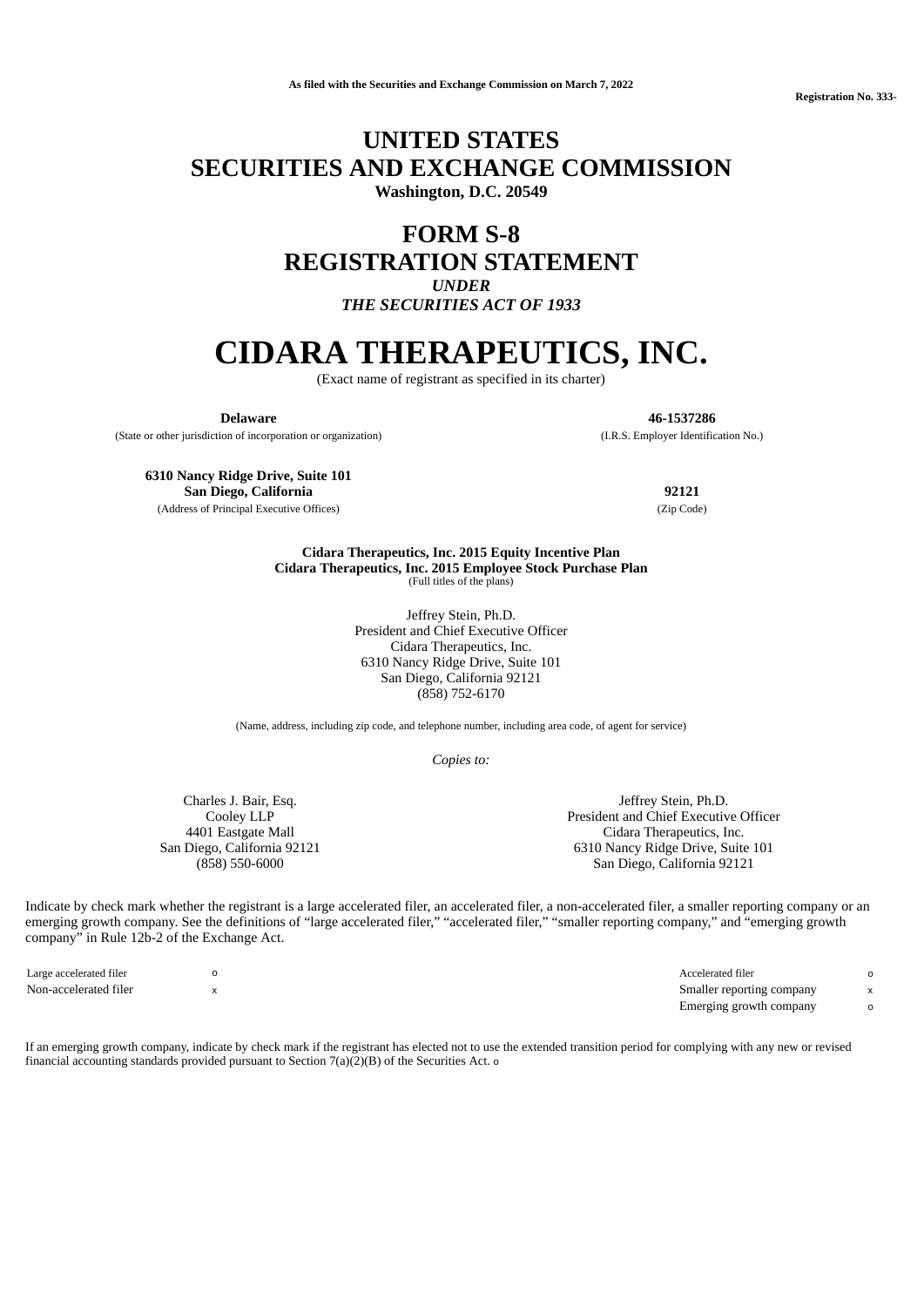#### **EXPLANATORY NOTE**

This Registration Statement on Form S-8 is being filed by Cidara Therapeutics, Inc. (the "*Registrant*") for the purpose of registering (i) an additional 2,714,546 shares of the Registrant's Common Stock, par value \$0.0001 per share ("*Common Stock*"), under the Registrant's 2015 Equity Incentive Plan (the "*2015 Plan*"), pursuant to the provisions of the 2015 Plan providing for an automatic increase in the number of shares of Common Stock reserved and available for issuance under the 2015 Plan, and (ii) 490,336 additional shares of Common Stock under the Registrant's 2015 Employee Stock Purchase Plan (the "*2015 ESPP*") pursuant to the provisions of the 2015 ESPP providing for an automatic increase in the number of shares of Common Stock reserved and available for issuance under the 2015 ESPP.

#### **INCORPORATION BY REFERENCE OF CONTENTS OF REGISTRATION STATEMENTS ON FORM S-8**

This Registration Statement on Form S-8 is being filed for the purpose of increasing the number of securities of the same class as other securities for which a Registration Statement on Form S-8 relating to the same benefit plans is effective.

The Registrant's Registration Statements on Form S-8 previously filed with the Securities and Exchange Commission on [April](http://www.sec.gov/Archives/edgar/data/1610618/000119312515131339/d909250ds8.htm) 15, 2015 (File No. 333-203434), [March](http://www.sec.gov/Archives/edgar/data/1610618/000161061817000015/cdtxs-82017x03x15.htm) 18, 2016 (File No. 333-210263), March 15, 2017 (File No. 333-216722), [November](http://www.sec.gov/Archives/edgar/data/1610618/000161061818000111/cdtxs-82018x11x08.htm) 8, 2018 (File No. 333-228282), May 9, [2019](http://www.sec.gov/Archives/edgar/data/1610618/000161061819000036/cdtxs-82019x05x09.htm) (File No. 333-231326), [March](http://www.sec.gov/Archives/edgar/data/1610618/000161061820000012/cdtxs-82020x03x03.htm) 4, 2020 (File No. 333-236874) and [February](https://www.sec.gov/Archives/edgar/data/1610618/000161061821000012/cdtxs-82021x02x25.htm) 25, 2021 (File No. 333-253545).

#### **ITEM 8. EXHIBITS.**

#### **Exhibit**

#### **Number Description**

- 4.1 Amended and Restated Certificate of [Incorporation](http://www.sec.gov/Archives/edgar/data/1610618/000119312515146688/d914065dex31.htm) of the Registrant, as currently in effect (incorporated by reference to Exhibit 3.1 to the Registrant's Current Report on Form 8-K, filed on April 24, 2015).
- 4.2 Amended and Restated Bylaws of the Registrant, as currently in effect [\(incorporated](http://www.sec.gov/Archives/edgar/data/1610618/000119312515146688/d914065dex32.htm) by reference to Exhibit 3.2 to the Registrant's Current Report on Form 8-K, filed on April 24, 2015).
- 4.3 Certificate of Designation of Preferences, Rights and Limitations of Series X Convertible Preferred Stock [\(incorporated](http://www.sec.gov/Archives/edgar/data/1610618/000161061818000052/ex312018-05x21.htm) by reference to Exhibit 3.1 to the Registrant's Current Report on Form 8-K, filed on May 21, 2018).
- 4.4 Form of Common Stock Certificate of the Registrant (incorporated by reference to Exhibit 4.1 to the Registrant's Registration Statement on Form S-1 (File No. [333-202740\),](http://www.sec.gov/Archives/edgar/data/1610618/000119312515119340/d843130dex41.htm) as amended, originally filed on March 13, 2015).
- 5.1 [Opinion](#page-4-0) of Cooley LLP.
- 23.1 Consent of [Independent](#page-6-0) Registered Public Accounting Firm.
- 23.2 Consent of Cooley LLP. [Reference](#page-4-0) is made to Exhibit 5.1.
- 24.1 Power of Attorney. [Reference](#page-2-0) is made to the signature page hereto.
- 99.1 2015 Equity Incentive Plan and Form of Grant Notice, Stock Option Agreement and Notice of Exercise thereunder (incorporated by reference to Exhibit 99.2 to the Registrant's Registration Statement on Form S-8 (File No. [333-203434\),](http://www.sec.gov/Archives/edgar/data/1610618/000119312515131339/d909250dex992.htm) filed on April 15, 2015).
- 99.2 2015 Employee Stock Purchase Plan (incorporated by reference to Exhibit 10.3 to the Registrant's Registration Statement on Form S-1 (File No. [333-202740\),](http://www.sec.gov/Archives/edgar/data/1610618/000119312515091277/d843130dex103.htm) as amended, originally filed on March 13, 2015).
- 107 Filing Fee [Table.](#page-3-0)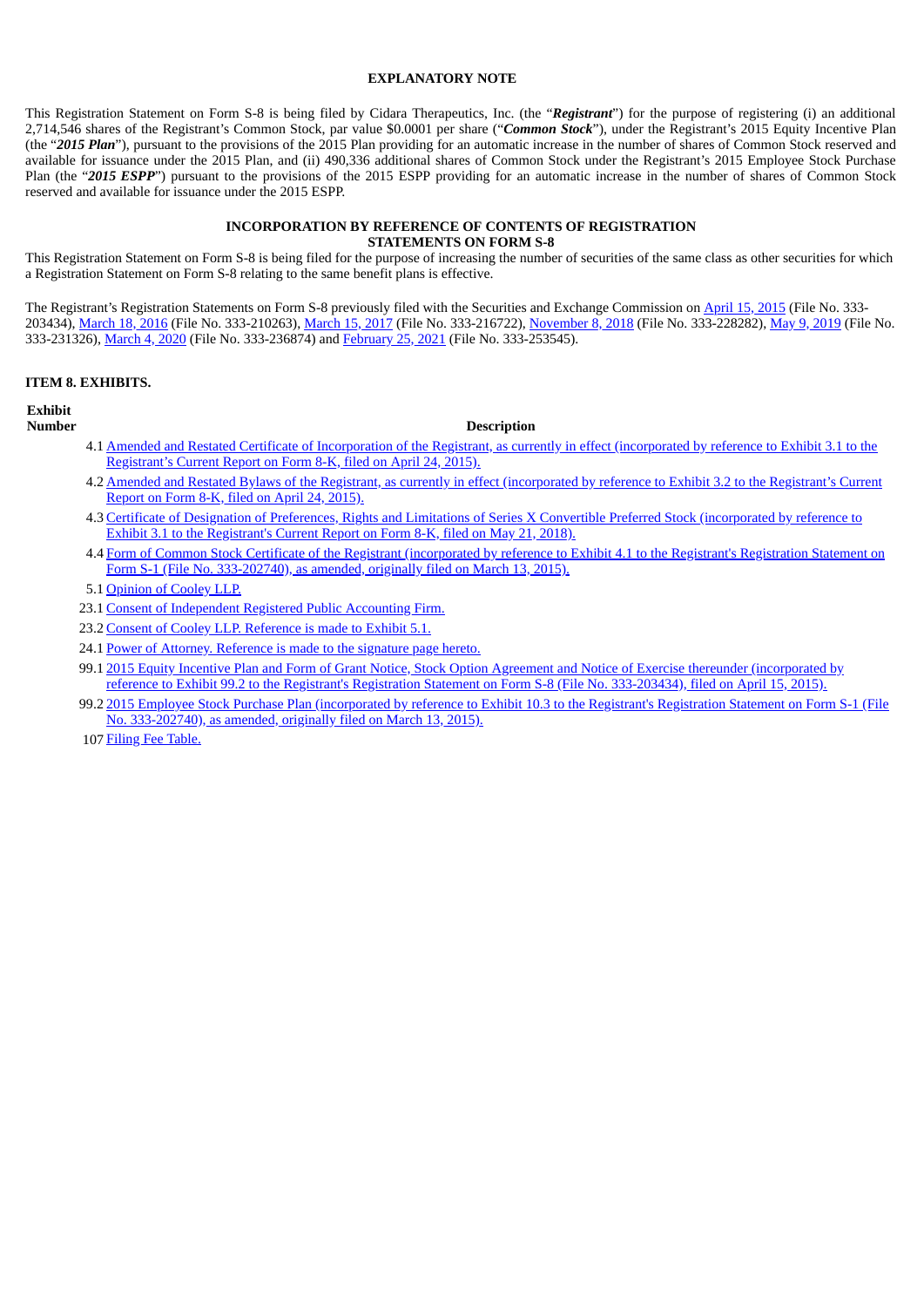#### **SIGNATURES**

<span id="page-2-0"></span>Pursuant to the requirements of the Securities Act of 1933, as amended, the Registrant certifies that it has reasonable grounds to believe that it meets all of the requirements for filing on Form S-8 and has duly caused this Registration Statement to be signed on its behalf by the undersigned, thereunto duly authorized, in the City of San Diego, State of California, on March 7, 2022.

#### **CIDARA THERAPEUTICS, INC.**

By: /s/ Jeffrey Stein, Ph.D.

Jeffrey Stein, Ph.D. *President and Chief Executive Officer*

#### **POWER OF ATTORNEY**

KNOW ALL BY THESE PRESENTS, that each person whose signature appears below constitutes and appoints Jeffrey Stein, Ph.D. and Preetam Shah, Ph.D. and each of them, as his or her true and lawful attorneys-in-fact and agents, each with the full power of substitution, for him or her and in his or her name, place or stead, in any and all capacities, to sign any and all amendments to this Registration Statement (including post-effective amendments), and to file the same, with exhibits thereto and other documents in connection therewith, with the Securities and Exchange Commission, granting unto said attorneys-in-fact and agents, and each of them, full power and authority to do and perform each and every act and thing requisite and necessary to be done in and about the premises, as fully to all intents and purposes as he or she might or could do in person, hereby ratifying and confirming all that said attorneys-in-fact and agents, or either of them, or his substitute or substitutes, may lawfully do or cause to be done by virtue hereof. Pursuant to the requirements of the Securities Act of 1933, as amended, this Registration Statement has been signed by the following persons in the capacities and on the dates indicated.

| <b>Signature</b>             | <b>Title</b>                                               | <b>Date</b>   |  |  |
|------------------------------|------------------------------------------------------------|---------------|--|--|
| /s/ Jeffrey Stein, Ph.D.     | President, Chief Executive Officer and Member of the Board | March 7, 2022 |  |  |
| Jeffrey Stein, Ph.D.         | of Directors<br>(Principal Executive Officer)              |               |  |  |
| /s/ Preetam Shah, Ph.D., MBA | Chief Financial Officer and Chief Business Officer         | March 7, 2022 |  |  |
| Preetam Shah, Ph.D., MBA     | (Principal Financial Officer)                              |               |  |  |
| /s/ Brady Johnson            | Vice President, Finance                                    | March 7, 2022 |  |  |
| <b>Brady Johnson</b>         | (Principal Accounting Officer)                             |               |  |  |
| /s/ Daniel D. Burgess        | Chairman of the Board of Directors                         | March 7, 2022 |  |  |
| Daniel D. Burgess            |                                                            |               |  |  |
| /s/ Bonnie Bassler, Ph.D.    | Member of the Board of Directors                           | March 7, 2022 |  |  |
| Bonnie Bassler, Ph.D.        |                                                            |               |  |  |
| /s/ Carin Canale-Theakston   | Member of the Board of Directors                           | March 7, 2022 |  |  |
| Carin Canale-Theakston       |                                                            |               |  |  |
| /s/ Timothy R. Franson, M.D. | Member of the Board of Directors                           | March 7, 2022 |  |  |
| Timothy R. Franson, M.D.     |                                                            |               |  |  |
| /s/ David Gollaher, Ph.D.    | Member of the Board of Directors                           | March 7, 2022 |  |  |
| David Gollaher, Ph.D.        |                                                            |               |  |  |
| /s/ Chrysa Mineo             | Member of the Board of Directors                           | March 7, 2022 |  |  |
| Chrysa Mineo                 |                                                            |               |  |  |
| /s/ Theodore R. Schroeder    | Member of the Board of Directors                           | March 7, 2022 |  |  |
| Theodore R. Schroeder        |                                                            |               |  |  |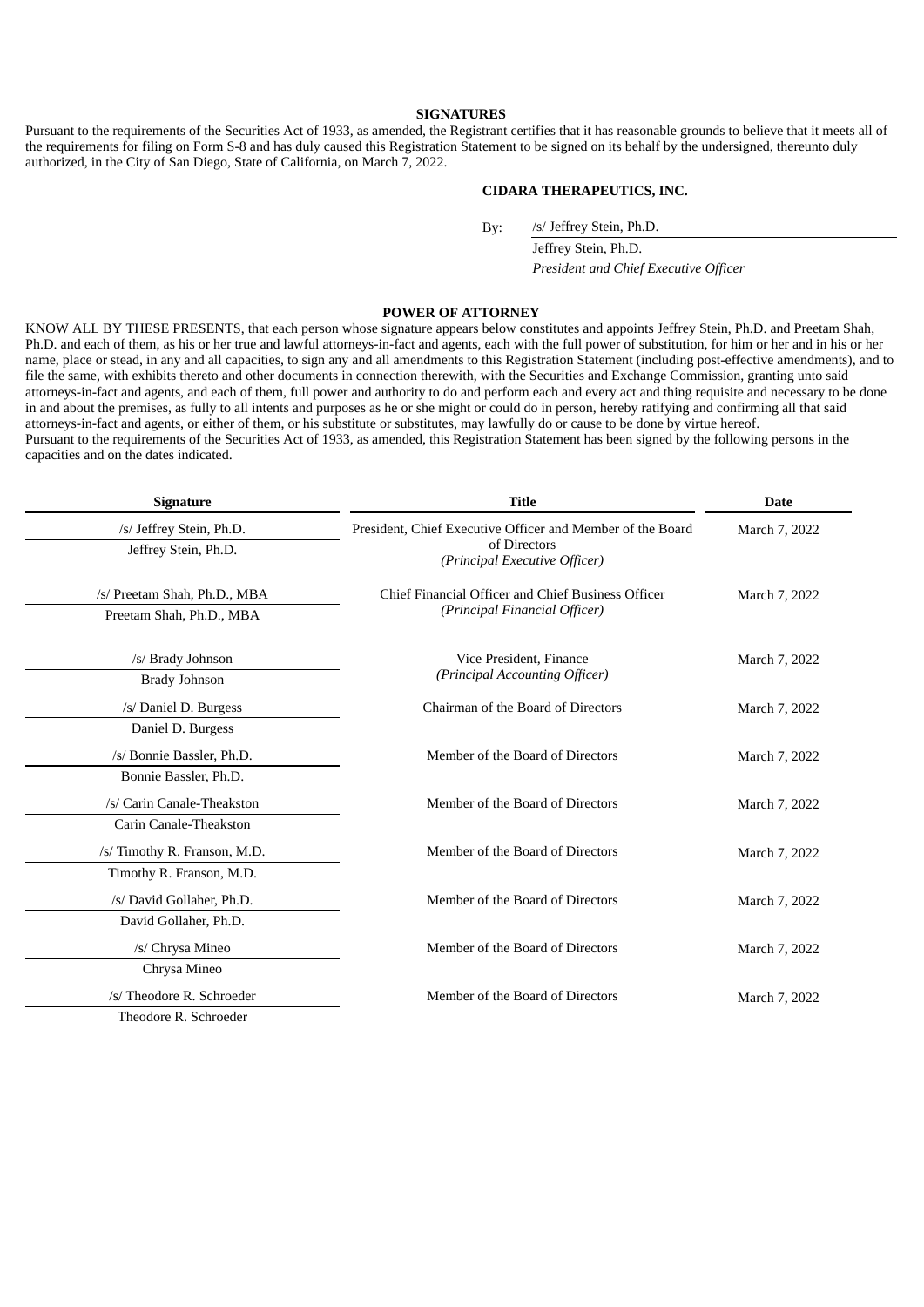#### **Calculation of Filing Fee Tables**

#### Form S-8 (Form Type)

#### Cidara Therapeutics, Inc. (Exact name of Registrant as Specified in its Charter)

<span id="page-3-0"></span>

|                    | <b>Table 1 - Newly Registered Securities</b> |                                                                                                                     |                                   |                                     |                                                                 |                                                         |                 |                                                |  |
|--------------------|----------------------------------------------|---------------------------------------------------------------------------------------------------------------------|-----------------------------------|-------------------------------------|-----------------------------------------------------------------|---------------------------------------------------------|-----------------|------------------------------------------------|--|
|                    | <b>Security</b><br><b>Type</b>               | <b>Security Class Title</b>                                                                                         | Fee<br><b>Calculation</b><br>Rule | Amount<br>Registered <sup>(1)</sup> | Proposed<br>Maximum<br><b>Offering</b><br><b>Price Per Unit</b> | Maximum<br><b>Aggregate</b><br><b>Offering</b><br>Price | <b>Fee Rate</b> | <b>Amount of</b><br><b>Registration</b><br>Fee |  |
| Fees to be<br>Paid | Equity                                       | Cidara Therapeutics, Inc. 2015 Equity<br><b>Incentive Plan</b><br>Common Stock, \$0.0001 par value per share        | $457(c)$ and<br>457(h)            | $2,714,546^{(2)}$                   | $$0.695^{(3)}$$                                                 | \$1,886,610                                             | 0.0000927       | \$175                                          |  |
| Fees to be<br>Paid | Equity                                       | Cidara Therapeutics, Inc. 2015 Employee<br><b>Stock Purchase Plan</b><br>Common Stock, \$0,0001 par value per share | $457(c)$ and<br>457(h)            | 490,336 <sup>(4)</sup>              | $$0.695^{(3)}$$                                                 | \$340,784                                               | 0.0000927       | \$32                                           |  |
|                    | <b>Total Offering Amounts</b>                |                                                                                                                     |                                   |                                     | \$2,227,394                                                     |                                                         | \$207           |                                                |  |
|                    | <b>Total Fee Offsets</b>                     |                                                                                                                     |                                   |                                     |                                                                 |                                                         |                 |                                                |  |
|                    | Net Fee Due                                  |                                                                                                                     |                                   |                                     |                                                                 |                                                         | \$207           |                                                |  |

- (1) Pursuant to Rule 416(a) under the Securities Act of 1933, as amended (the "Securities Act"), this Registration Statement shall also cover any additional shares of common stock, par value \$0.0001 per share ("Common Stock"), of Cidara Therapeutics, Inc. (the "Registrant") that become issuable under the Cidara Therapeutics, Inc. 2015 Equity Incentive Plan (the "2015 Plan") and the Cidara Therapeutics, Inc. 2015 Employee Stock Purchase Plan (the "2015 ESPP") by reason of any stock dividend, stock split, recapitalization or any other similar transaction effected without receipt of consideration which results in an increase in the number of outstanding shares of Common Stock.
- (2) Represents shares of Common Stock that were automatically added to the shares authorized for issuance under the 2015 Plan on January 1, 2022 pursuant to an "evergreen" provision contained in the 2015 Plan. Pursuant to such provision, on January 1 of each calendar year through 2025, the number of shares authorized for issuance under the 2015 Plan is automatically increased by a number equal to the lesser of: (a) 4% of the total number of shares of capital stock outstanding on December 31 of the preceding calendar year; or (b) such lesser number of shares of Common Stock as is determined by the Registrant's board of directors (the "Board") for the applicable year.
- (3) This estimate is made pursuant to Rule 457(h)(1) and Rule 457(c) of the Securities Act solely for purposes of calculating the registration fee. The price per share and aggregate offering price are based upon the average of the high and low prices of the Common Stock on February 28, 2022, as reported on the Nasdaq Global Market.
- (4) Represents shares of Common Stock that were automatically added to the shares authorized for issuance under the 2015 ESPP on January 1, 2022 pursuant to an "evergreen" provision contained in the 2015 ESPP. Pursuant to such provision, on January 1 of each calendar year through 2025, the number of shares authorized for issuance under the 2015 ESPP is automatically increased by a number equal to the lesser of: (a) 1% of the total number of shares of capital stock outstanding on December 31 of the preceding calendar year; (b) 490,336 shares; or (c) a lesser number of shares of Common Stock as is determined by the Board that is less than (a) and (b).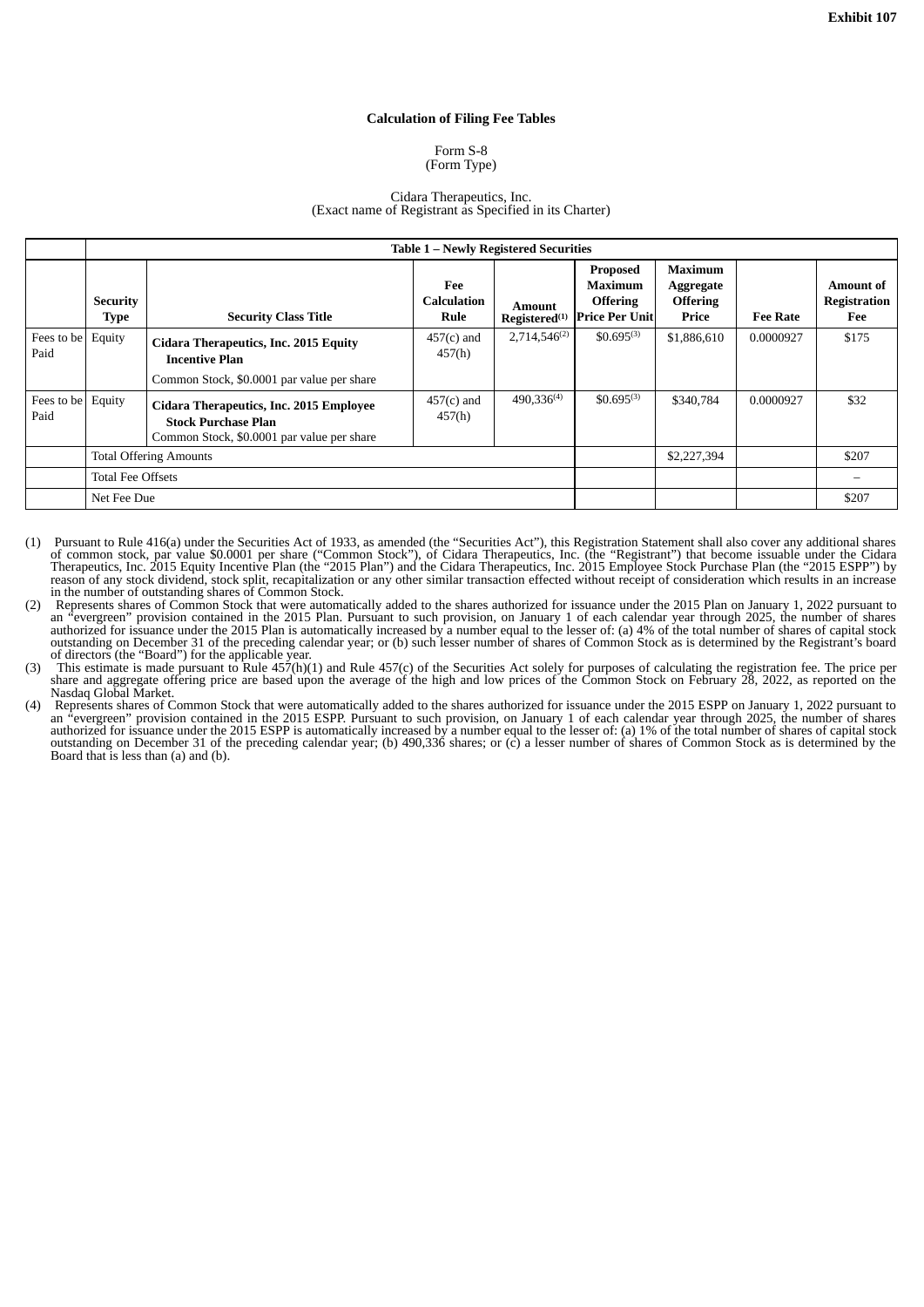<span id="page-4-0"></span>

Charles J. Bair +1 858 550 6142 cbair@cooley.com

March 7, 2022

Cidara Therapeutics, Inc. 6310 Nancy Ridge Drive, Suite 101 San Diego, California 92121

### **Re: Registration Statement on Form S-8**

Ladies and Gentlemen:

You have requested our opinion, as counsel to Cidara Therapeutics, Inc., a Delaware corporation (the "Company"), with respect to certain matters in connection with the filing by the Company of a Registration Statement on Form S-8 (the "Registration Statement") with the Securities and Exchange Commission, covering the offering of an aggregate of up to 3,204,882 shares (the "Shares") of the Company's Common Stock, \$0.0001 par value per share (the "Common Stock"), consisting of 2,714,546 shares of Common Stock issuable pursuant to the Company's 2015 Equity Incentive Plan (the "2015 Plan") and 490,336 shares of Common Stock issuable pursuant to the Company's 2015 Employee Stock Purchase Plan (together with the 2015 Plan, the "Plans").

In connection with this opinion, we have examined and relied upon the Registration Statement and related prospectuses, the Plans, the Company's Amended and Restated Certificate of Incorporation, and Amended and Restated Bylaws, each as currently in effect, and originals or copies certified to our satisfaction of such records, documents, certificates, memoranda and other instruments as in our judgment are necessary or appropriate to enable us to render the opinion expressed below. We have assumed the genuineness of all signatures, the authenticity of all documents submitted to us as originals, the conformity to originals of all documents submitted to us as copies, the accuracy, completeness and authenticity of certificates of public officials, and the due authorization, execution and delivery of all documents where authorization, execution and delivery are prerequisites to the effectiveness of such documents. As to certain factual matters, we have relied upon a certificate of an officer of the Company and have not independently verified such matters.

Our opinion is expressed only with respect to the General Corporation Law of the State of Delaware. We express no opinion to the extent that any other laws are applicable to the subject matter hereof and express no opinion and provide no assurance as to compliance with any federal or state securities law, rule or regulation.

On the basis of the foregoing, and in reliance thereon, we are of the opinion that the Shares, when issued and sold in accordance with the Plans, the Registration Statement and related prospectuses, will be validly issued, fully paid and nonassessable (except as to shares issued pursuant to certain deferred payment arrangements, which will be fully paid and nonassessable when such deferred payments are made in full).

> Cooley LLP 4401 Eastgate Mall San Diego, CA 92121 t: (858) 550-6420 f: (858) 550-6000 cooley.com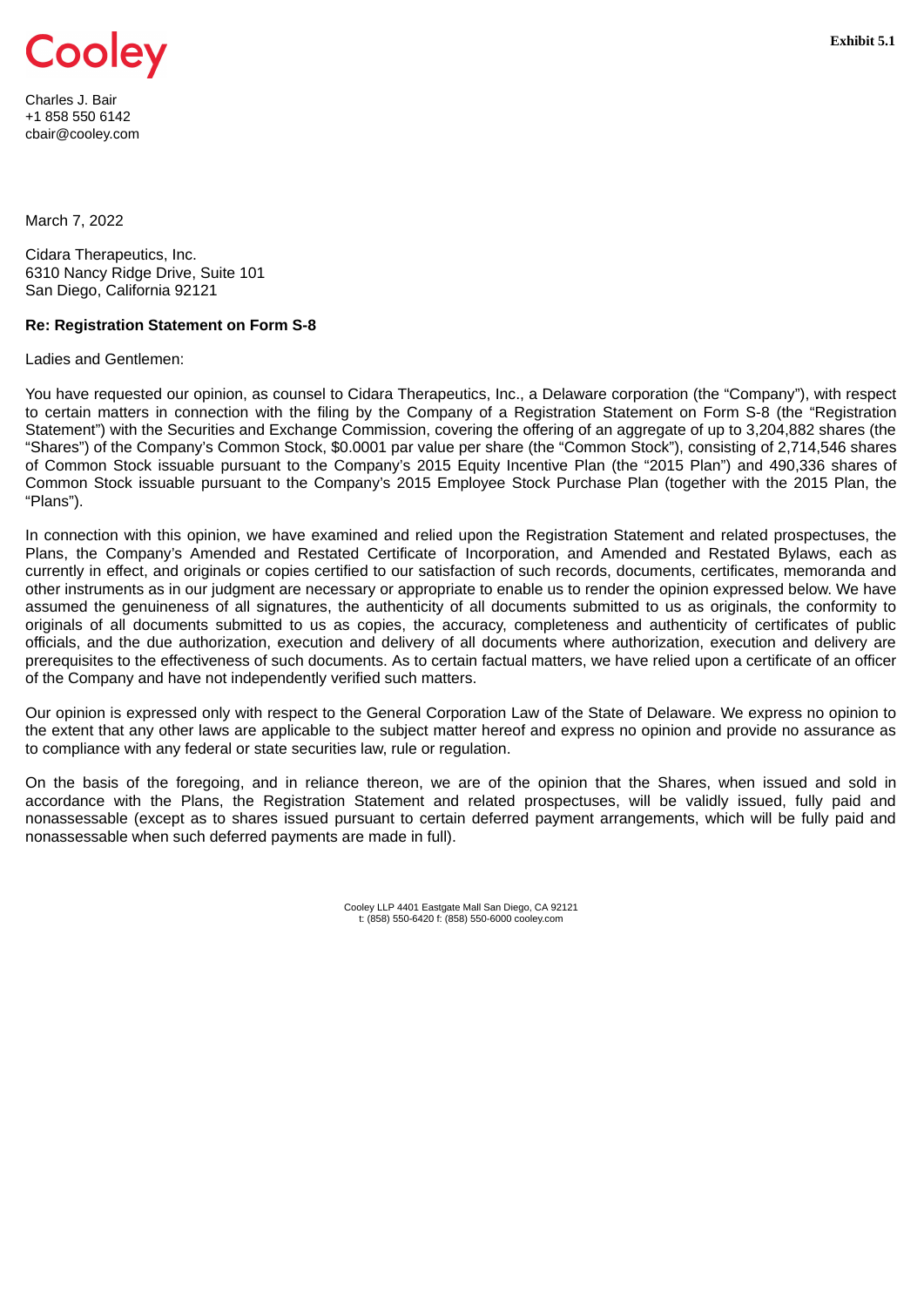

Cidara Therapeutics, Inc. March 7, 2022 Page Two

We consent to the filing of this opinion as an exhibit to the Registration Statement.

Sincerely,

Cooley LLP

By: /s/ Charles J. Bair Charles J. Bair

Cooley LLP 4401 Eastgate Mall San Diego, CA 92121 t: (858) 550-6420 f: (858) 550-6000 cooley.com